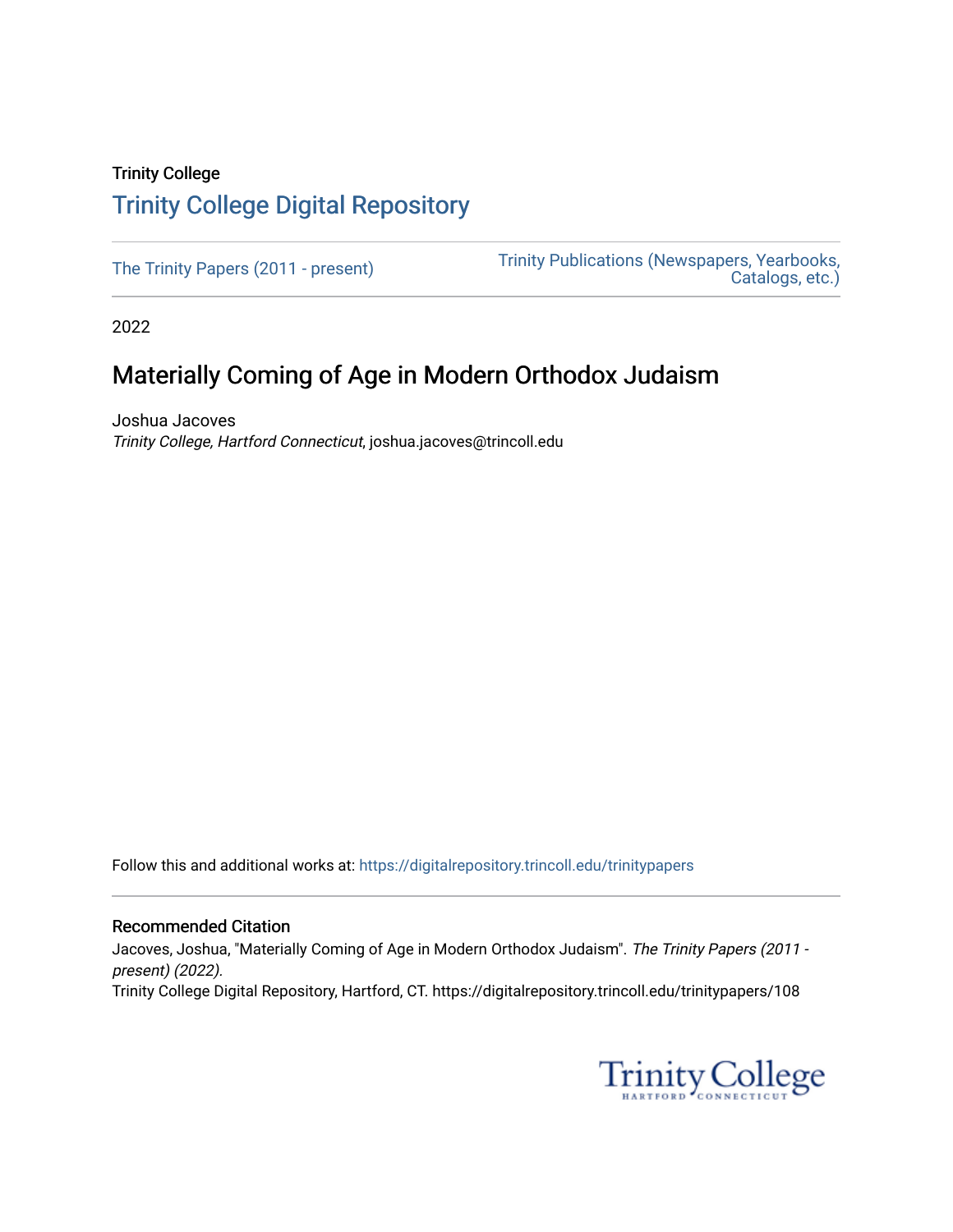### **Joshua Jacoves**

#### **Introduction: At the Shabbat Dinner Table**

While sitting at a Shabbat table this October with the Goldberg family, little multicolored cups circled the room, each about three inches tall. Each member of the family took a specific glass, with David, the eldest child, reaching for the orange glass. David's mother, Leah, explained to me that these small, handblown glasses served as their family's Kiddush cups, $<sup>1</sup>$  and each</sup> member had their specific glass. In the event a guest joined their Sabbath meal, they designated a light blue cup for the individual, the one I received that night. After the glasses made their rounds, Leah asked David why he didn't grab his "adult" Kiddush cup — an ornate silver, jewel encrusted, "traditional" style cup— which dwarfed the colored cups the rest of us had. Leah then explained

that the silver cup was given to David soon after he made his Bar Mitsvah, denoting his transition into adulthood in the Jewish community. The silver cup



he was gifted nearly matched the one used in the shul *Figure 1: Multicolored Set of Kiddush Cups*during services and can easily be identified as a ritual cup due to its shiny, metallic material and particular shape - a flat base with a smooth, tapered handle extending to an open cup. David, in response to Leah's questioning, explained that he felt "more comfortable with my orange cup, it's the one that matches what my sister's use".<sup>2</sup> Although David was an "adult" by the standards of his community, he still felt more comfortable using the cup that tied him to his childhood.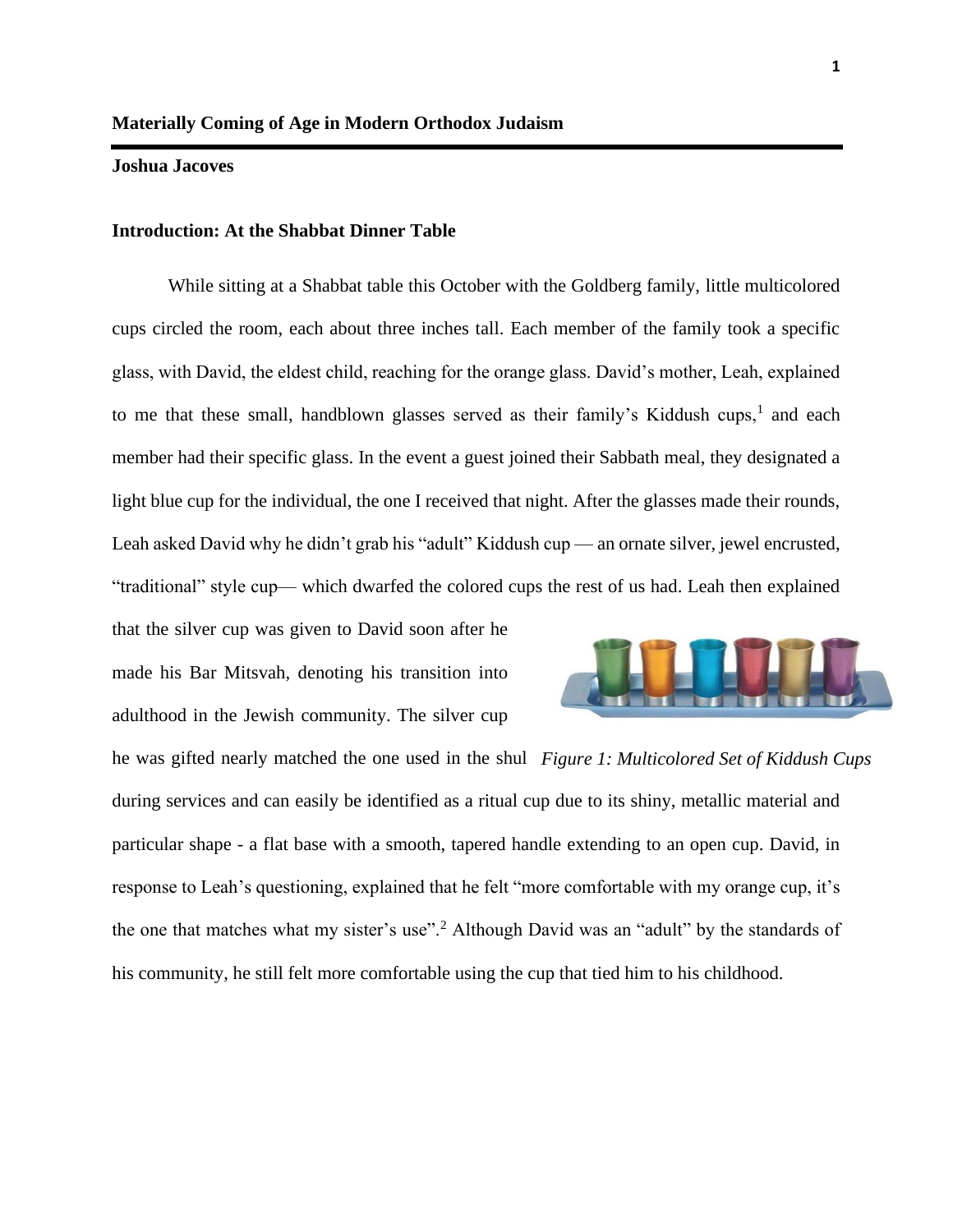This example from my fieldwork is one of many that challenges Van Genneps' theory on

"Rites of Passage". Van Gennep argues that rites of coming of age serve to "change place of state, social position and age"<sup>3</sup>, as they are "all that of transition marked by (crossing) the limen."<sup> $4\frac{5}{1}$ </sup> Van Gennep here argues that all rites of passage are thresholds that one crosses, and by crossing through a rite, the actor serves to fully transition into another state or social position. He further explains, "transitions from group to group… come to be made up of a succession of stages marked by rites."<sup>6</sup> Gennep emphasizes that these rites are illustrative of the transitions from



*Figure 2: "Traditional" Style Kiddush Cup*

one stage to the next. However, through material examples like

David's Kiddush cups, I propose that in Modern Orthodox Judaism, these rites of passage are not simply thresholds that one must cross, but instead, they mark socially collective points of transition. Additionally, these materials used to perform coming of age rites (such as the Bar Mitzvah) serve to mark the start of this transition from one level of social status to another. Further, they also serve to hold a community's collective memory of these rites across time and space.

Coupled with this framework of thought for ritual coming of ages is the idea for the bifurcation of puberty into two categories, physiological and social. Physiological puberty refers to the physical changes that occur in most human bodies that lead to sexual maturity via the development of sexual organs that allow for reproduction.<sup>7</sup> Social puberty refers to one's social status in the community as they come of age; that is, adults see them as equals. While physiological puberty is tied to age, social puberty occurs most often at times set by the community and can be tied to any number of behaviors. In parts of lowland Ireland, the first-born male child is not considered an adult until his father dies and he inherits land, resulting in a child undergoing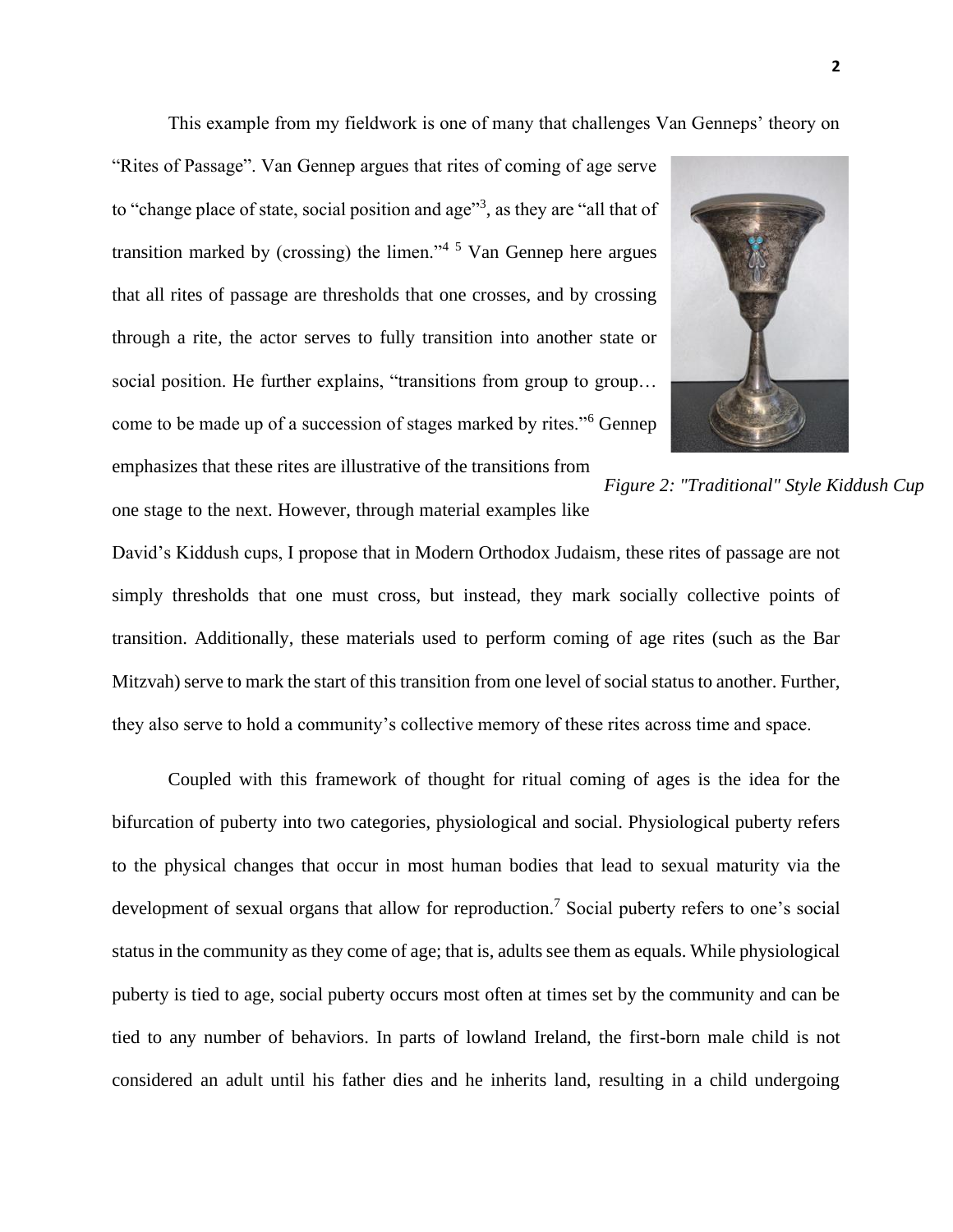physiologic puberty much younger than social puberty in most cases.<sup>8</sup> In the case of Orthodox Judaism, one socially becomes an 'adult' when they go through their Bar / Bat Mitzvah. This ritual usually happens right before one enters physiological puberty. Throughout this paper, materials like David's Kiddush cup will illustrate how and why puberty is defined along these two axioms.

Returning to David's Kiddush cup, it is important to emphasize the times where he does prefer to use his more 'traditional' cup. While publicly David returns to using his orange glass, privately, he is quite proud to use his ornate Bar Mitsvah cup. This split from private to public performance seems to then fall in line with David's mention of comfortability. While going through puberty, it may be easier to 'push' the boundaries and expand his ritual life to include that of a cup akin to what his father and grandfather might use. Yet, in the public eye, David is still uncomfortable pushing the boundaries of his childhood expression and returns to an object of comfort – the orange glass. For an outsider, this set of monochromatic cups means very little. To David and his family, however, these cups hold the collective memory of years of Friday night dinners, including memories of not only the wine that filled them but the emotions, laughs, and power of the dinners that surrounded them. It only makes sense that David holds such a connection to the simple cup, as its power has grown over time by weekly ritual use. He is in a sense 'fed' the cup with memory and power for 13 years, and while the new cup might appear to be more traditional and ornate, its essence lacks the power the simple cup holds, by proxy of it being new, sterile, and void of time and memory.

#### **Crossing the Boundary of Age: The Orange Kippah**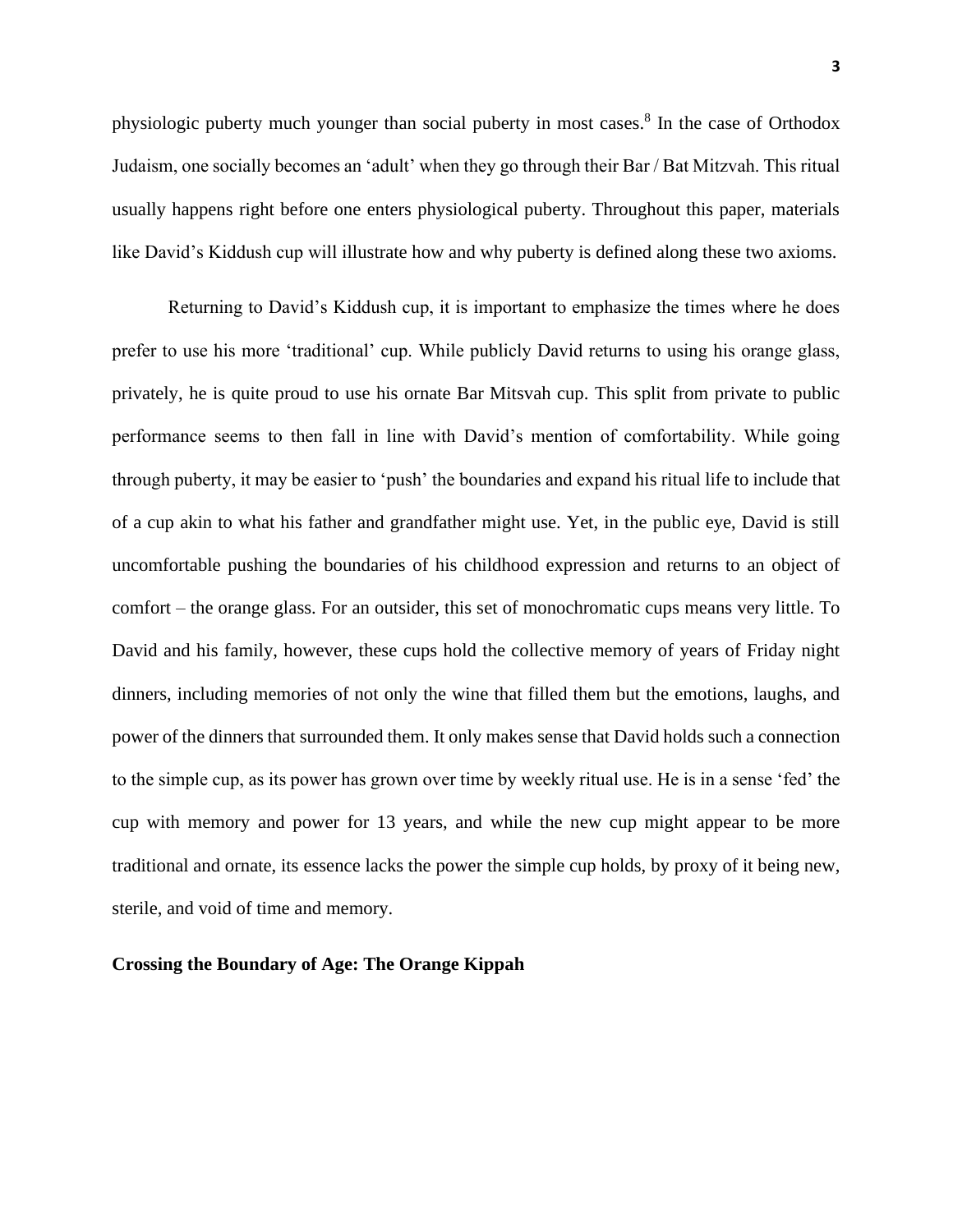David's story is not alone is showing material significance through the Bar Mitsvah. As soon as I stepped foot into the Shul, on the morning of Jonathan's Bar Mitsvah, I was handed a

bright orange kippah<sup>9</sup>, adorned with a black and silver braided trim the ran across the bottom of the skull cap. I was then respectfully asked to replace the kippah I was currently wearing with the new one, so all the men in the Shul<sup>10</sup> would be "visually here, representing and celebrating



Jonathan in his Bar Mitsvah."<sup>11</sup> As everyone filed into the sanctuary, Jonathan stood proudly, adorning his bright orange *Figure 3: Jonathan's Orange Kippah*

kippah and overlooking the crowd wearing ones that matched his. In the Shul, everyone usually wears the same colors: black, blue, and grey. These colors tie back to rabbinic explanations of modesty.<sup>12</sup> Young boys, on the other hand, are able to express themselves in more vivacious ways due to their age. They also wear kippot<sup>13</sup> in all colors, or ones with images like firetrucks, Star Wars characters, or Disney princes. In speaking with Jonathan after his Bar Mitsvah, he explained why he chose this unique color: "I wanted something that crossed the line slightly from what was 'traditional' but would still be appropriate for shul."

As Jonathan alludes to, appropriateness in shul, was that of modest dress that does not bring too much attention to oneself. In choosing the bright orange color, Jonathan made a small statement of 'breaking out' of the mold of what is considered 'normal'. His Bar Mitsvah kippah draws the line between those worn by young children and by adults—standard in style and construction, but with a color that would be more prevalent on kids' kippot. In the four months after Jonathan's' Bar Mitsvah, he wore his bright orange kippah daily, at every service. But with time, he switched to a more 'appropriate' kippah, as he put it, which had more 'traditional' colors. Similarly to David's kiddush cup, as Jonathan went through social puberty, he slowly transitioned from his ties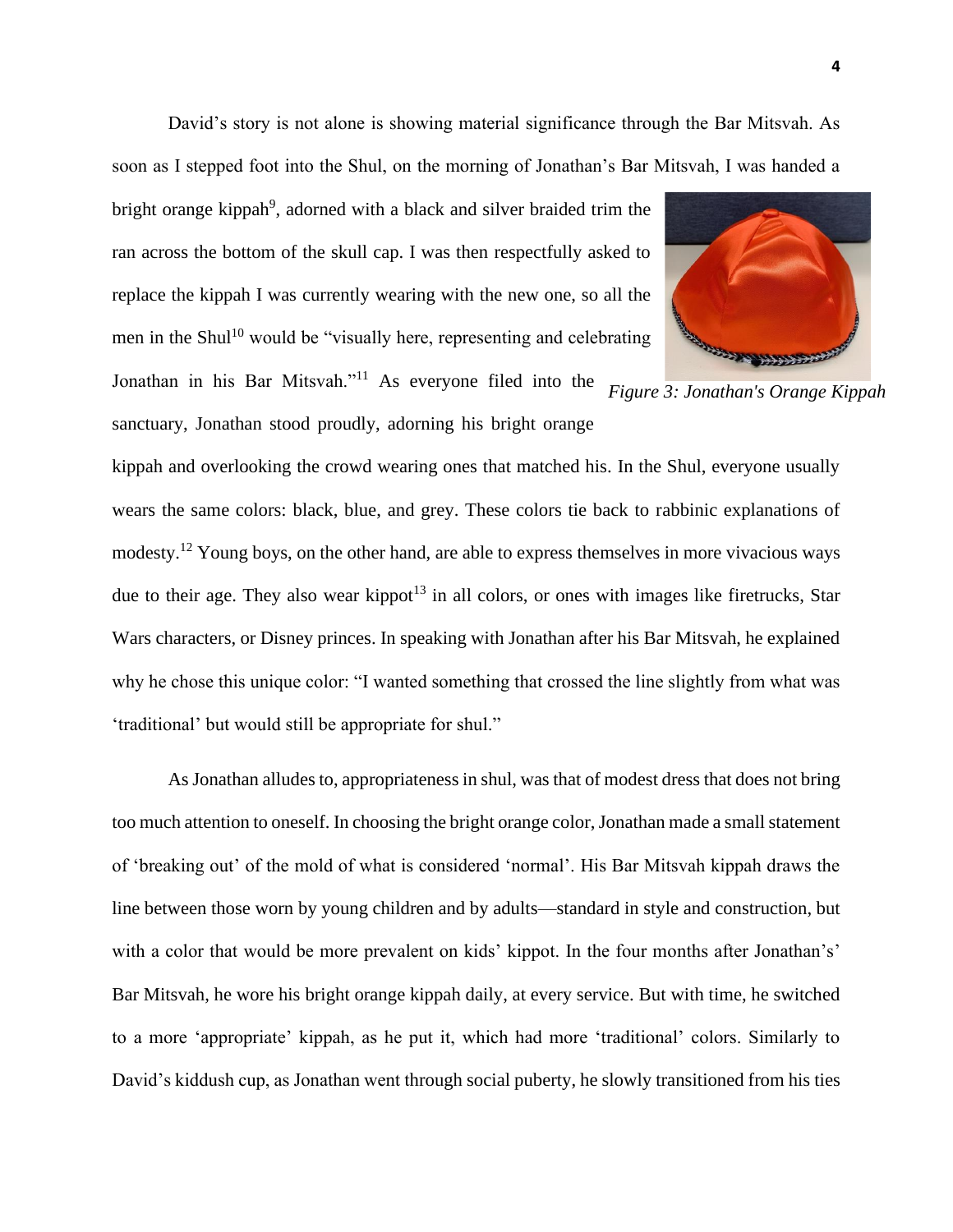to childhood to those of adulthood. Jonathan, unlike David, marked this transition quite brightly, with the slow transition from children's kippah, to the transitory orange kippah, to finally, the dark blue and black kippah that adorned his head. Again, this is an example of how rites of passage that deal with coming of age are not simply gates from one age group to another, but the beginning of adolescents' social pubescent processes.

## **Wearing your Age: The Tallis Gadol**

When walking into shul for any service or ritual, the garments worn by most men are an easy way to identify social standing in the community. Prior to their Bar Mitsvah, boys often wear a kippah and plain clothe and incorporate a small, fringed garment underneath.<sup>14</sup> After their Bar Mitsvah, men adorn a long-woven shawl-like garment called the Tallis Gadol.<sup>15</sup> This fringed article of clothing is always draped over one's shoulders and will sometimes cover one's head before a Shacharit<sup>16</sup> service.<sup>17</sup> The garment signifies the user is of adult status in the community and is accordingly asked to follow the Halakah<sup>18</sup> commandment that requires covering oneself during prayer.

The Tallis Gadol itself is a construction of multiple meanings. In its simplest form, it is a fringed shawl woven out of wool or linen. It is primarily white, which indexes in one form the importance of the tallis. The object is seen as being one of a kind 'for the user, as they will often only own one, and are supposed to take great care of the nearly sacred object. Therefore, one can easily identify if someone's tallis is being improperly kept, as any dirt or stain will be visible on the stark background. Additionally, there are often decorative bands of color that wrap the tallis, often in black, blue, and gold. The blue, which extends down to a single blue thread in a fringe, symbolizes Judaism's history. To that end, prior to accurate time keeping, one knew the right time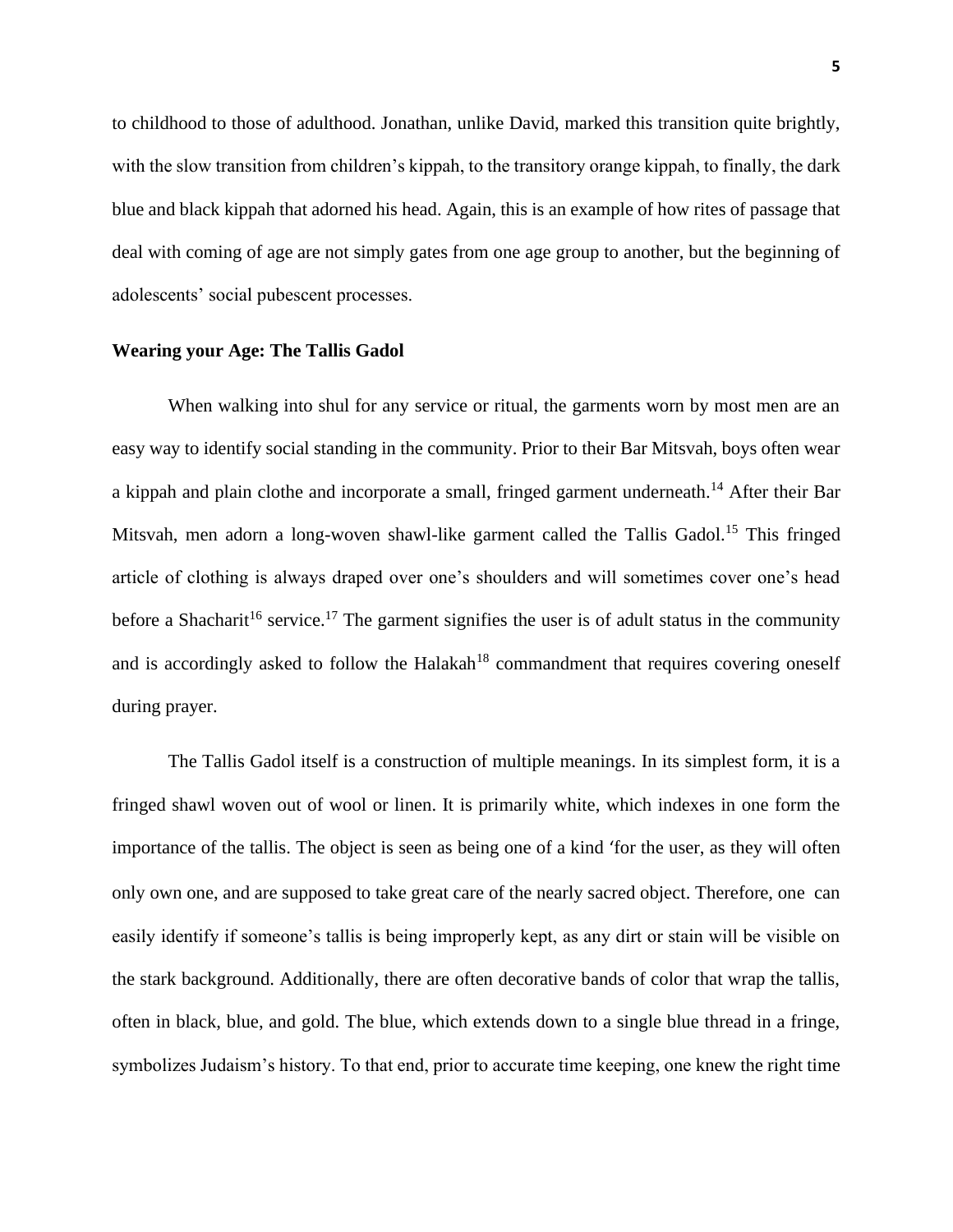to wear the tallis and pray by holding the fringes of the garment up to the sky; when the blue fringe was distinguishable from the others, they knew it was the correct time to pray.

The tzitzit<sup>19</sup> are also utilized through ritual. During certain sequences of prayer, like the Amidah<sup>20</sup>, the tzitzit are gathered by the user and passed between hands, or kissed, which is done in "affection for the mitsvah<sup>21</sup>."<sup>22</sup> This is materially significant because in Orthodox Judaism, other than the tzitzit, only ritual objects that are perceived as blessed are kissed. After touching the Torah, an individual kisses their hand or whatever garment touched the Torah, showing that there is some sacred part of the Torah that is transferred via touch, a concept akin to Frazer's "law of contagion of magic."<sup>23</sup> Therefore, the material importance of the tallis itself is clear, as the ritual one preforms whilst wearing it is only conducted under unique circumstances.

When it comes to visual markers of age in the Orthodox sense, the Tallis Gadol is chief among all symbols. Its presence on an individual directly categorizes a male individual as an adult. The tallis also carries major significance when one adorns themselves with it; they, by proxy of being considered an adult, are therefore seen as a ritually important member of the community. A representative example of the tallis' transformative power is the Minyan. In order to perform a vast majority of these Orthodox services, a Minyan<sup>24</sup> must be present. By going through a Bar Mitzvah and adorning oneself with a tallis, the individual becomes eligible to be recognized as a Minyan. He is then fully actualized as a ritual equal, by proxy of his age and ability to now wear the ritual garment. In talking to David, a recent Bar Mitsvah, he noted that "I finally feel like an active participant in the weekly services. Before I simply came to shul, but now I can show up, be counted, and feel as though I am an equal participant. When I wear my Tallis I feel connected to those before me, and like every other adult guy in the shul."<sup>25</sup> David's connection is represented through his choice of Tallis, which mirrors the style and construction of his father – a white wool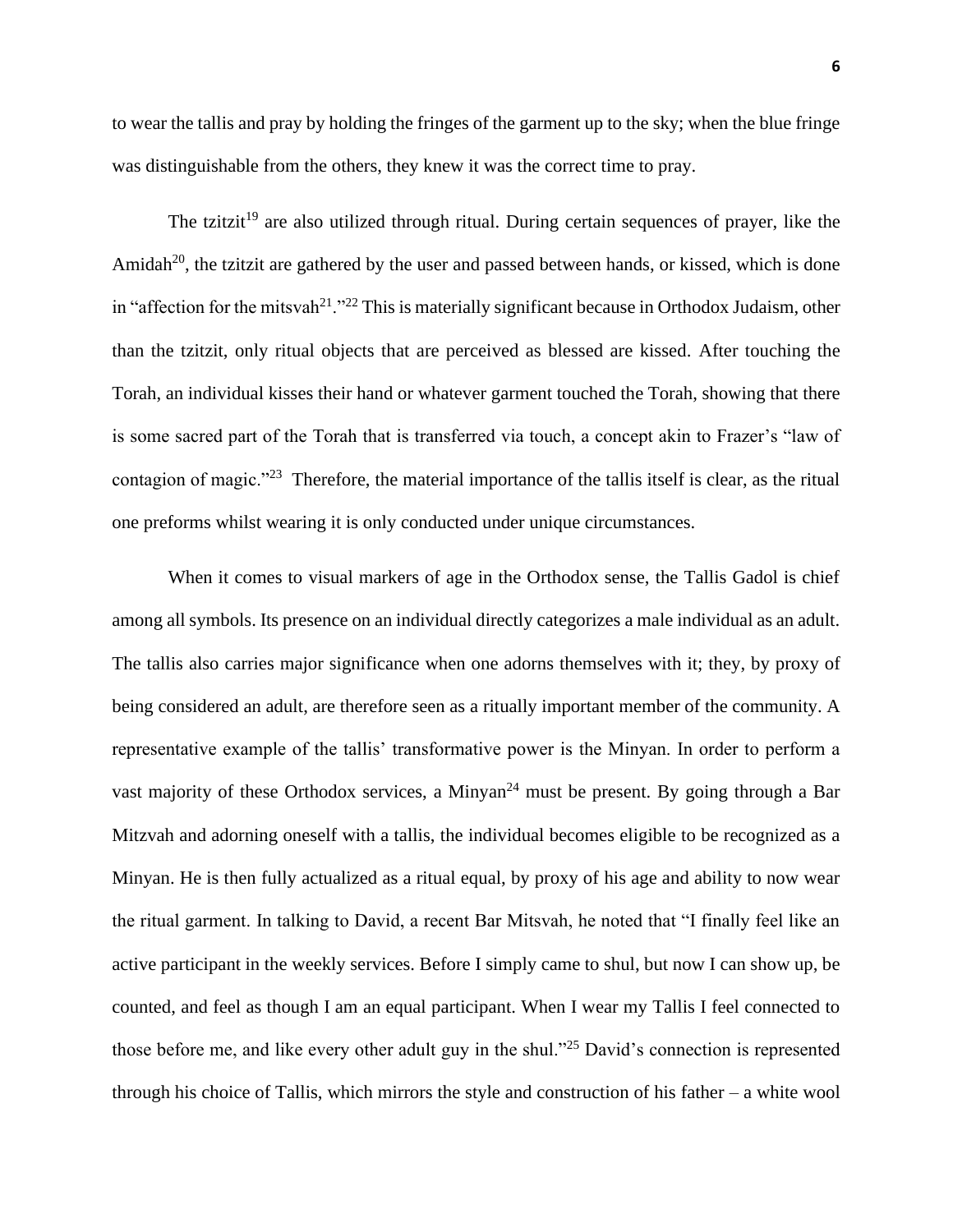garment with a solitary black stripe running down the side, adorned with white tassels. For David, his Tallis marks him as an adult in the community, but also creates a new personal sense of identity as he comes of age.

#### **'Too Cool For Shul': The Landscape of the Hills**

In addition to the constructed objects used in conjunction with and around the Bar Mitsvah, it is also important to analyze how the landscape of the exterior of the shul plays a role in explaining

materially how individuals come of age. The exterior of the shul inhabits four major areas. The west side holds a giant parking lot, the eastward site contains a community garden, the northern side is a major highway, and the southern side contains a large, spacious field. People enter and exit through the southern side, so they interact with the field by proxy of interacting with the shul. The field itself consists of a mainly flat area, with a few trees spread throughout, but, among the flat is one hill, approximately 3-4 feet sloped upwards with one tree on top. This hill, particularly, has engaged the imagination of children for as long as anyone can remember.



*Figure 4: The Shul Hill*

In talking to members who have been attending the shul since they themselves were children, Barbara mentioned, "ah yes, the Temple hill. I remember leaving Sabbath services early as a kid and playing capture the flag with my friends. We spent a lot of time up there, and now, it's nice to see kids of this generation interacting in the same way as I once did."<sup>26</sup> Here, Barbara refers to a common occurrence during the week. Saturday – the Sabbath – is when a vast majority of shul families attend services. The service runs from 10 am to roughly noon, but after, on nice days, everyone flocks outside to the hill to sit, catch up, and for children, play.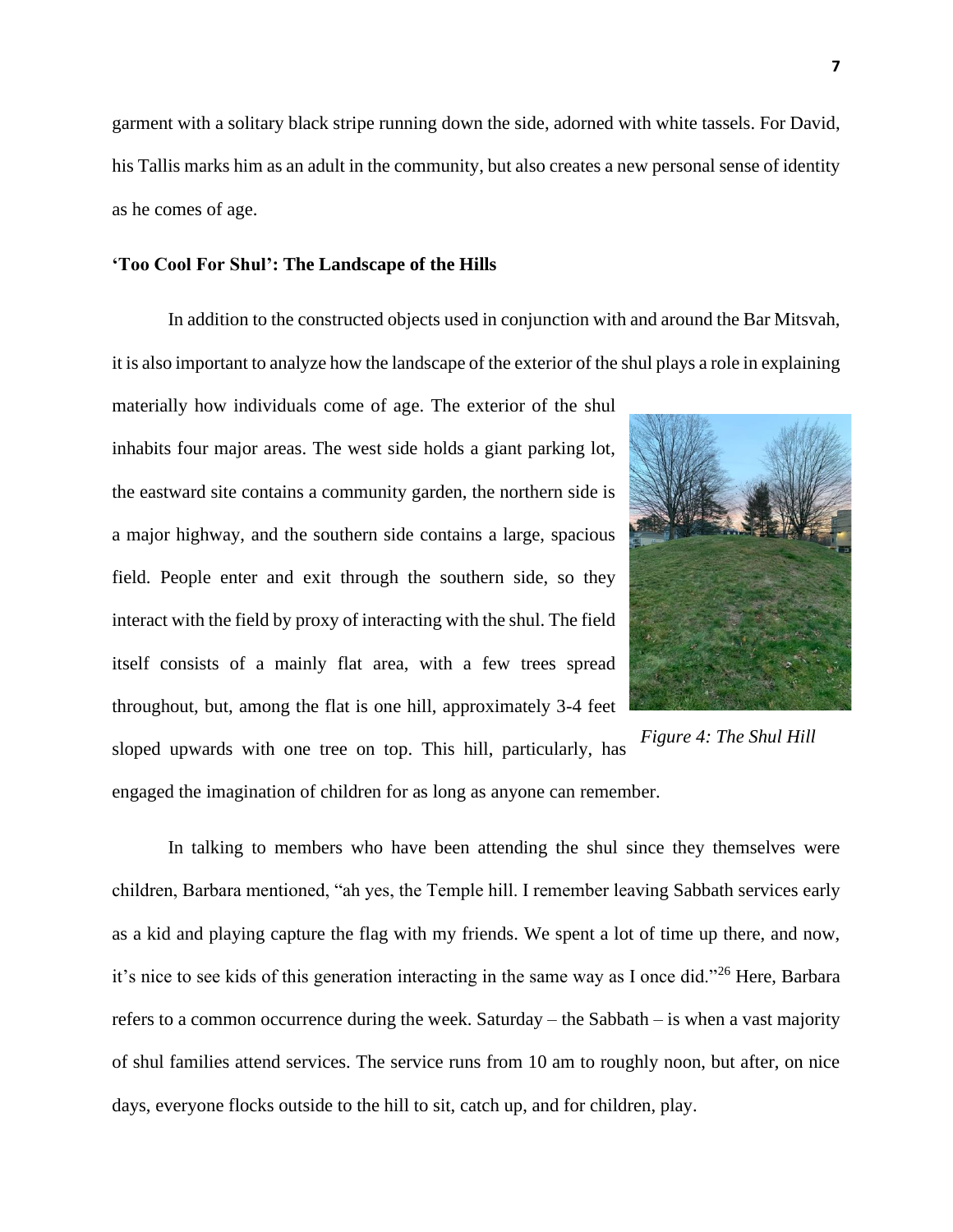Interaction with and within this physical space breaks down into two major areas, which corresponds to one's age. Children, for the most part, interact with the landscape through a lens of play; they run, tag, roll, and construct fantastic games that keep them busy for hours. While this colorful world of imagination is experienced by the children, adults interact with mainly each other, usually relaxing on the lower field. The adults will pick blades of grass or gently extract a flower from the ground, but their interaction with the landscape is more reserved compared to the children. This chasm between the activities of the children and adults on the Shul lends room for the "Bar Mitsvah Boys.

The "Bar Mitsvah Boys" are a group of 12 to 13-year-old shul members. Ever since they turned 11, these boys have used tis name in their self-described "secret society". Their membership consists of their leader, David (13), Jonathan (13), Robert (12), and Jacob (12). These four have grown up together, living only one or two streets apart. When I started my fieldwork at the shul, they were all a year younger and on any given Saturday afternoon could be seen playing on the hill with their younger siblings or peers, interacting almost exclusively with other children, and ignoring their parents. But their interaction changed overnight once David, the eldest, became a Bar Mitsvah. Once David turned 13, he was an 'adult' in the eyes of his community, particularly his peers. His interaction with the landscape became that of his parents – sitting, talking, and ignoring the pleas of their younger siblings to join in play. In the eyes of David, he saw himself, "as an adult, and that means I should act like one."<sup>27</sup> With that, David as he comes of age, found a new peer group, namely the Shul adults, to resemble as he interacted with the landscape. In turn, the rest of the Bar Mitsvah Boys became the Bar Mitzvah Men, effectively ending the chapter of their old interactions with the field and its hill. Through this transition, from that of play to that of adult conversation, the Bar Mitsvah boys show how as they all slowly go through the process that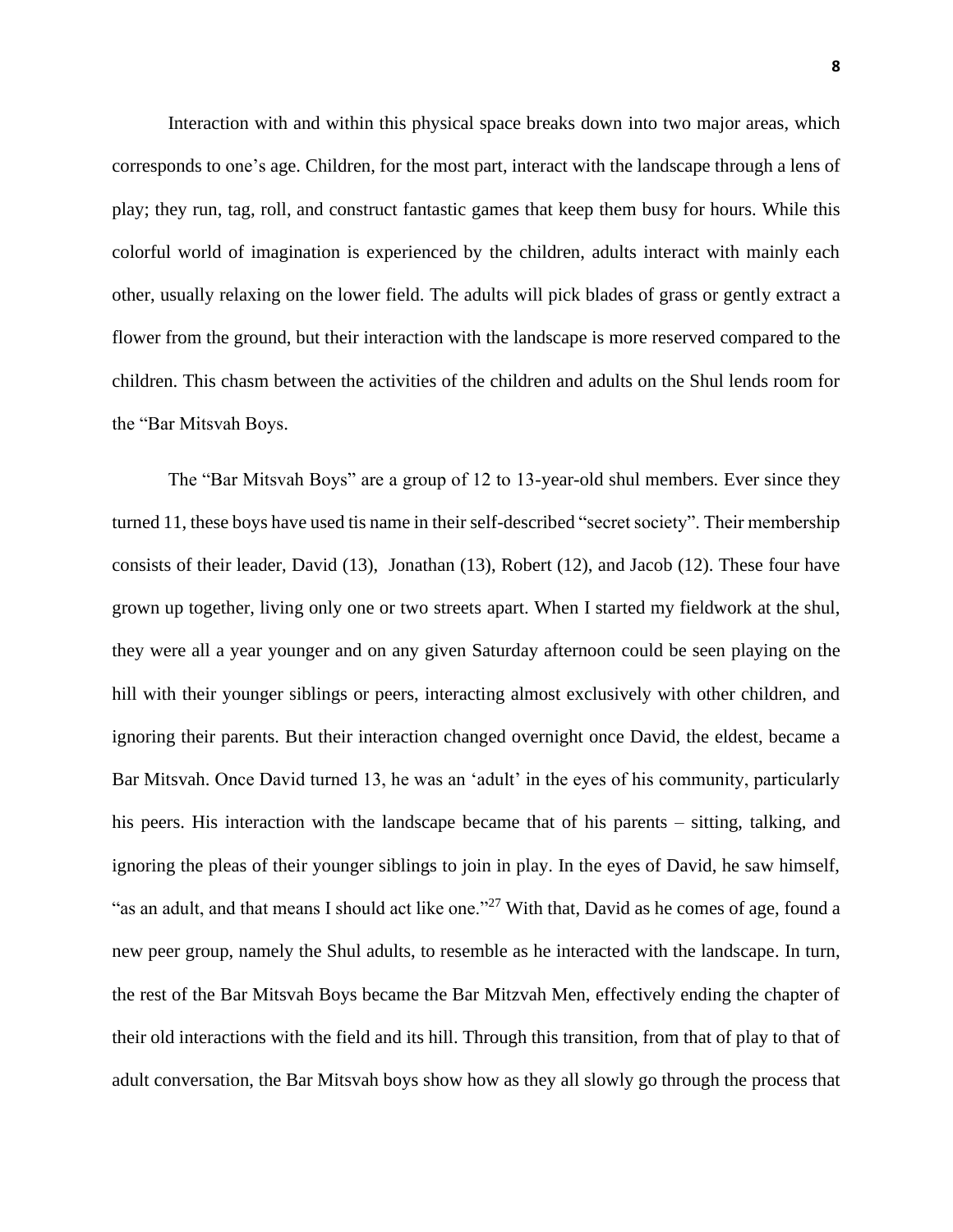is social puberty, their interaction with the landscape itself changes dramatically over a short period of time.

## **Commodification of Conversion: Coming** *Into* **Age**

While the phrase "coming of age" is most often used to describe pubescent social rites<sup>28</sup>, another much less common form of "coming of age" can be seen through one's conversion to Orthodox Judaism. Converts to the faith are extremely rare and Judaism does not actively recruit individuals, as Judaism is seen as being something one is "born with". Often times, people are turned away. For example, Ella, a convert I frequently interviewed described her experience: "I was turned away by four Rabbis before I was even offered the chance to take classes."<sup>29</sup> Similarly, Catherine, another convert mentioned, "For me, I had to go to three different shuls before I was accepted into a conversion class."<sup>30</sup> The difficulty of conversion creates a so-called "coming of age rite of passage". This rite is one of separation in leaving one's prior religion, one of transition in changing the life ways of the individual from one religion to another, and one of joining, in being accepted into a new religion. This transition does not come easy and can be seen through the materials of conversion.

Often times, a convert starts off with a blank slate, and will lack the ritual objects needed for everyday life in Orthodox Judaism. As Ella put it, "it's substantial (the cost), I had to go out and buy two sets of dishes  $31$ , mezzuzot<sup>32</sup> for every door, a hanukkiah<sup>33</sup>, candle sticks<sup>34</sup>, a kiddush cup, a Challah knife<sup>35</sup>, and more<sup>36</sup>." These objects for the most part all carry ritual



vast majority of these objects are passed down or purchased to mark coming of age rites: a Kiddush cup and candle sticks for one's Bar Mitsvah, mezzuzot and dishes as housewarming gifts, and a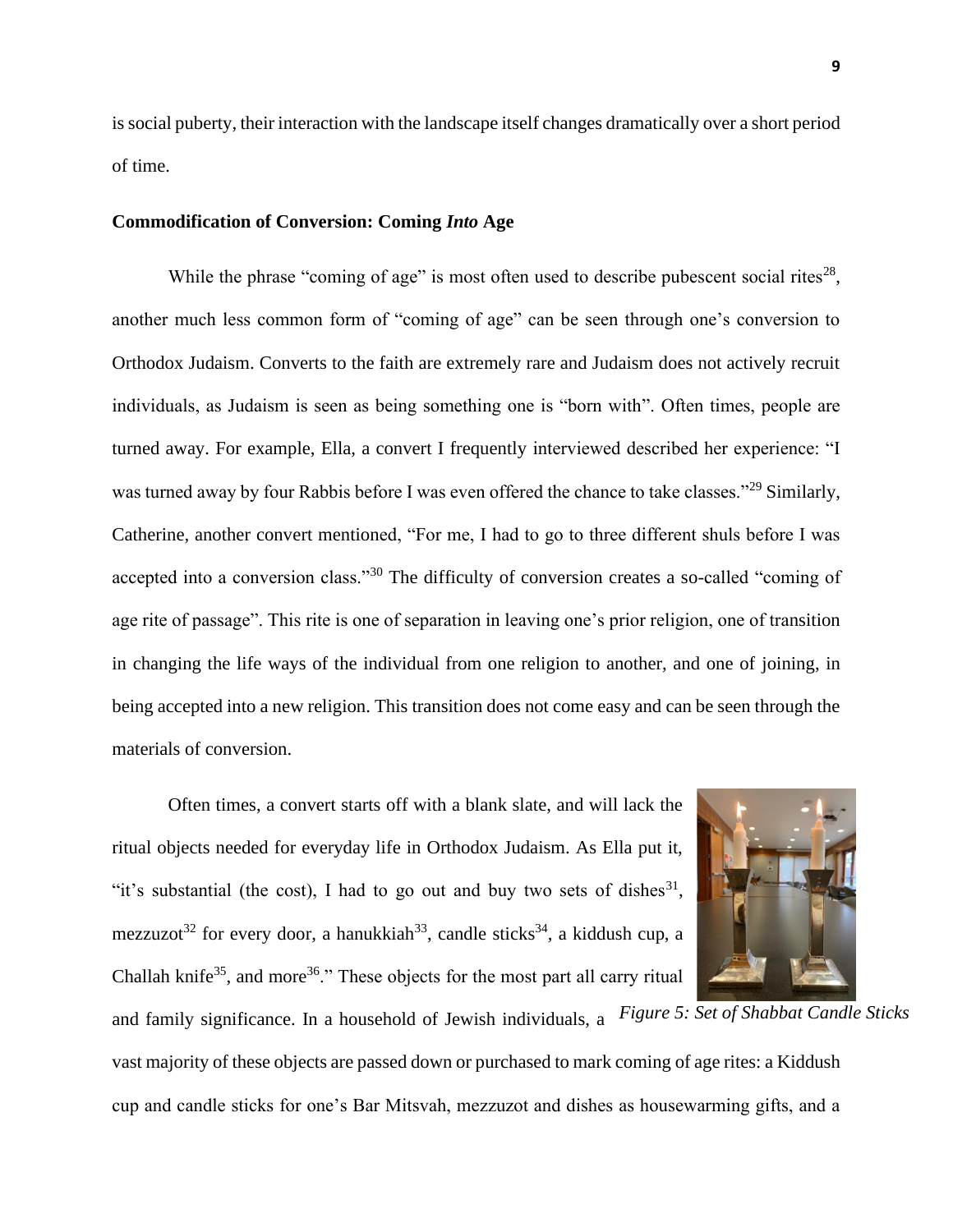hanukkiah as a family heirloom. But, as a convert, Ella had no tie to a Jewish family by birth, and thus had to seek out costly items to participate properly.

With this, a convert oftentimes has a direct association between the cost of these objects and their importance. Both Ella and Catherine have all of their Judaica proudly displayed throughout their house, as Catherine mentioned, "I feel as though by displaying these objects I can prove to everyone my Jewishness."<sup>37</sup> Contrastingly, of the 12 households in the community containing no converts that I have visited, a majority of ritual items, especially ones only used on the Sabbath or other holidays (i.e., candle sticks, kiddush cups, hanukkiah, and challah knives) are often stored out of sight. These objects then hold two separate meanings for a convert: one is a purely ritual item, and the other (and perhaps the more important meaning) is that of a direct material tie to a sense of Jewishness that they do not get through their families. By displaying these objects, one is in essence, 'proving' to whoever enters the household that they are in fact Jewish. Through these materials, conversion is marked quite similarly to that of more 'traditional' coming of age rites, like the Bar/Bat Mitsvah. Clearly, these material objects index more than the crossing of a threshold, as they convey valuable social meanings and implications to both the individual and the broader community that they fall into.

## **Conclusion**

Whether it be through David's Kiddush cup, Jonathan's orange kippah, the tallis Gadol, or the landscape itself, coming of age in an Orthodox Jewish setting can be told through its materials and the meanings users ascribe onto them. Through these examples, I have shown how one does not simply 'come of age' after going through a specific ritual, as Arnold Van Gennep argued, but instead that individuals begin a larger process of coming of age when they go through rituals like the Bar Mitsvah. Additionally, through Ella and Catherine's stories it is evident that one's 'coming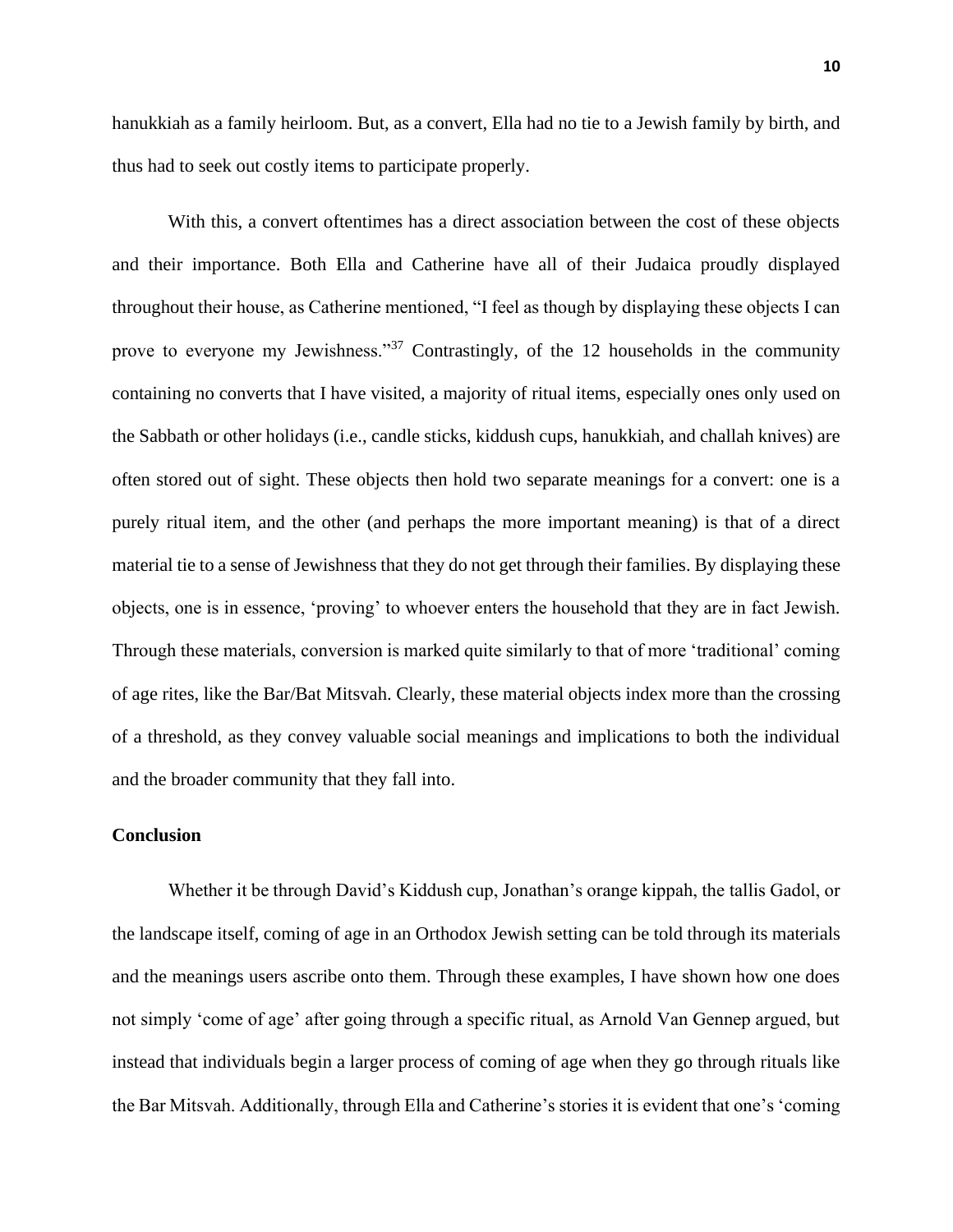of age' is not only through the lens of social / physiological puberty, but also through a cultural meaning of achieving a higher relative status in the community. By focusing on the stories and connections these objects hold, one can see how these rituals, interactions, and people themselves do not just shape the material world, but instead that the material world helps in fact, shape them. I would like to end with a quote from Jonathan, that he said after stepping down from the bimah<sup>38</sup> after the Musaf<sup>39</sup> service which highlights the impact that objects hold over his coming of age: "Before I stepped up to the bimah I didn't know what I would feel, but, after putting on my dad's tallis, and putting on my Bar Mitsvah kippah, I felt a sense of connection, like I know my dad did this same thing years ago, and my zadie<sup>40</sup> before that." Materials shape the process and rituals that create the meaning in life. Jonathan will continue to feel that connection every time he dons that tallis and continues to 'come of age'.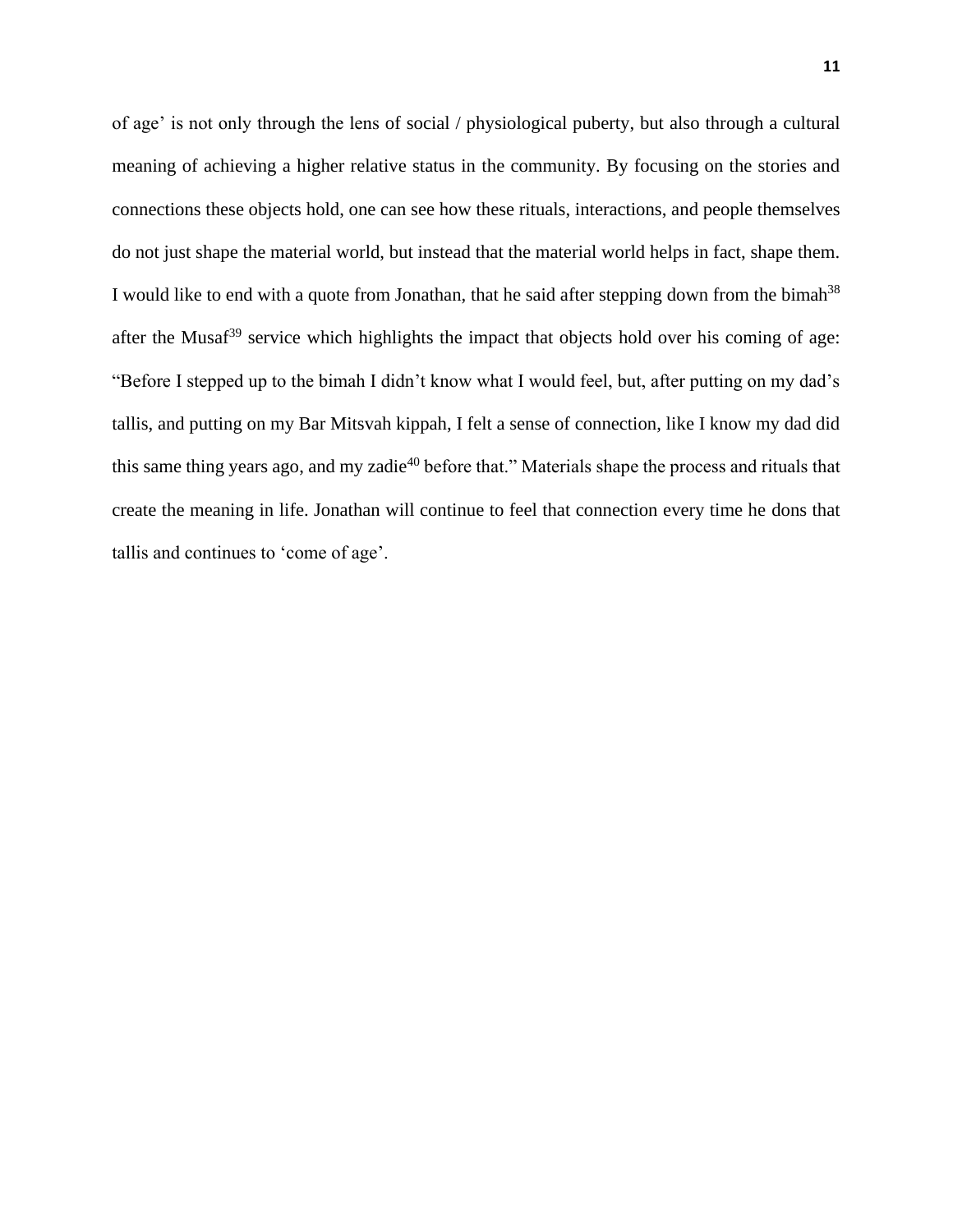- <sup>3</sup> Arnold Van Gennep, *The Rites of Passage* (The University of Chicago Press, 1960), 23.
- <sup>4</sup> Latin for "threshold"
- <sup>5</sup> Van Gennep, *The Rites of Passage*, 27.
- <sup>6</sup> Van Gennep, *The Rites of Passage,* 35*.*
- <sup>7</sup> Britannica, T. Editors of Encyclopaedia. "puberty." *Encyclopedia Britannica*, August 28, 2019. https://www.britannica.com/science/puberty.
- <sup>8</sup> Conrad Arensberg, *Family and Community in Ireland*, (Harvard University Press), 1930.
- <sup>9</sup> Hebrew, the skull cap worn by most Orthodox Jewish males
- <sup>10</sup> Hebrew for synagogue
- <sup>11</sup> Personal interview

<sup>12</sup> Michael Lipka, "What different styles of head coverings say about Israeli Jewish men," Pew Research Center, April 20, 2016[, https://www.pewresearch.org/fact-tank/2016/04/20/what-different-styles-of-head-coverings-say](https://www.pewresearch.org/fact-tank/2016/04/20/what-different-styles-of-head-coverings-say-about-israeli-jewish-men/)[about-israeli-jewish-men/.](https://www.pewresearch.org/fact-tank/2016/04/20/what-different-styles-of-head-coverings-say-about-israeli-jewish-men/)

<sup>13</sup> Hebrew, plural of kippah

<sup>14</sup> The "Tallit Catan" or small tallis is the garment some Orthodox men wear under their clothes due to a biblical commandment

- <sup>15</sup> Hebrew for large tallis
- <sup>16</sup> Hebrew for morning prayer service
- <sup>17</sup> Some observant Orthodox Jews cover their heads during a section of the morning service
- <sup>18</sup> Hebrew for Jewish Law, or the set of commandments individuals are asked to follow
- <sup>19</sup> Hebrew for the fringes that hang off each corner of the tallis
- <sup>20</sup> Hebrew for the "Great Prayer". A long series of prayers recited at most synagogue services
- <sup>21</sup> Hebrew for a good deed done from religious duty

<sup>22</sup> "Is There an Obligation to Kiss the Tzitzit? Responsa in a Moment: Vol. 13, No. 3," The Schechter Institutes,

April 5, 2019[, https://schechter.edu/is-there-an-obligation-to-kiss-the-tzitzit-responsa-in-a-moment-vol-13-no-3/.](https://schechter.edu/is-there-an-obligation-to-kiss-the-tzitzit-responsa-in-a-moment-vol-13-no-3/)

- <sup>23</sup> James George Frazer, *The Golden Bough*, (Macmillan and Co.), 1890.
- <sup>24</sup> Hebrew for the ten men required to start most Orthodox rituals and services
- <sup>25</sup> Personal interview
- <sup>26</sup> Personal interview
- <sup>27</sup> Personal interview
- <sup>28</sup> See Van Gennep, Victor Turner, Terrance Turner
- <sup>29</sup> Personal Interview
- <sup>30</sup> Personal Interview
- <sup>31</sup> To keep a Kosher house, Jews have two sets of dishes. One for 'meat meals', the other for 'dairy meals'
- <sup>32</sup> Hebrew, the plural of 'Mezzuzah' small door adornments that are placed on each doorway in a Jewish home
- <sup>33</sup> The nine-pronged menorah used on Hanukkah
- <sup>34</sup> Two candle sticks are used during Shabbat and other holidays
- $35$  A specific knife is used to cut Challah bread on the Sabbath
- <sup>36</sup> Personal interview
- <sup>37</sup> Personal interview
- <sup>38</sup> Hebrew for the raised platform service leaders conduct a service from
- <sup>39</sup> Hebrew for the additional service conducted on the Sabbath morning
- <sup>40</sup> Yiddish for Grandpa

<sup>&</sup>lt;sup>1</sup> Kiddush is the ritual blessing over wine done before a Sabbath meal. The wine is poured into specific cups and a blessing is said while holding the cup.

<sup>2</sup> Personal interview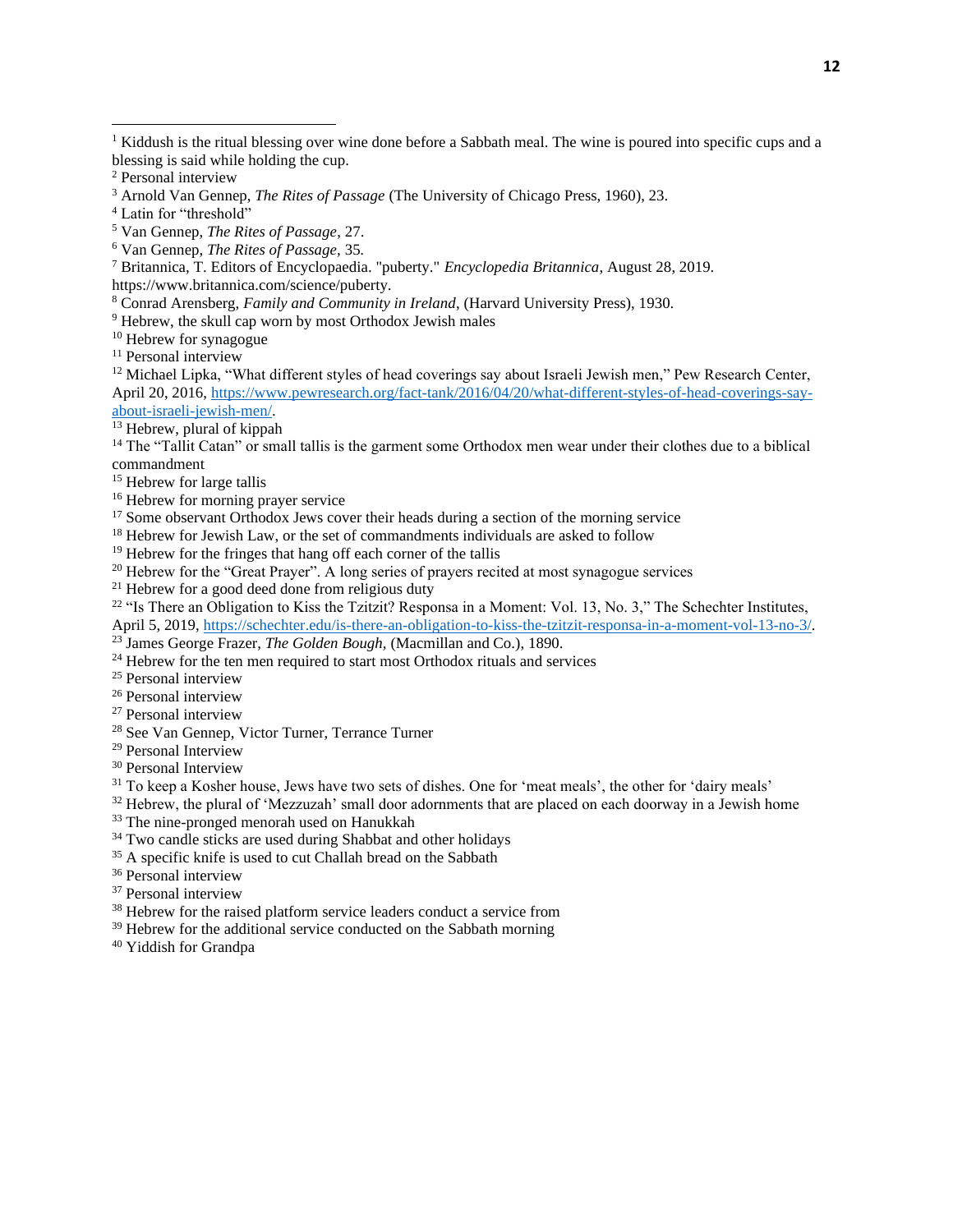## **Bibliography**

- "04 Lighting Shabbat Candles Peninei Halakha." Accessed November 2, 2021. [https://ph.yhb.org.il/en/category/01/01-](https://ph.yhb.org.il/en/category/01/01-04/?gclid=Cj0KCQjww4OMBhCUARIsAILndv5eM0PddReISE9Z4bCDyN4EBxzunPkPxQa4Pj6XBM5W6alenORSbqsaAufREALw_wcB) [04/?gclid=Cj0KCQjww4OMBhCUARIsAILndv5eM0PddReISE9Z4bCDyN4EBxzunPkPxQa4P](https://ph.yhb.org.il/en/category/01/01-04/?gclid=Cj0KCQjww4OMBhCUARIsAILndv5eM0PddReISE9Z4bCDyN4EBxzunPkPxQa4Pj6XBM5W6alenORSbqsaAufREALw_wcB) [j6XBM5W6alenORSbqsaAufREALw\\_wcB.](https://ph.yhb.org.il/en/category/01/01-04/?gclid=Cj0KCQjww4OMBhCUARIsAILndv5eM0PddReISE9Z4bCDyN4EBxzunPkPxQa4Pj6XBM5W6alenORSbqsaAufREALw_wcB)
- Arensberg, Conrad, Joan. "Family and Community in Ireland." *American Anthropologist* 105 (January 7, 2008): 383–84. [https://doi.org/10.1525/aa.2003.105.2.383.](https://doi.org/10.1525/aa.2003.105.2.383)
- Fishbane, Simcha. *The Shtiebelization of Modern Jewry: Studies in Custom and Ritual in the Judaic Tradition: Social-Anthropological Perspectives*. Boston, MA, UNITED STATES: Academic Studies Press, 2011. [http://ebookcentral.proquest.com/lib/trincoll/detail.action?docID=3110443.](http://ebookcentral.proquest.com/lib/trincoll/detail.action?docID=3110443)
- "Fortress Introduction to American Judaism: What the Books Say, What the People Do Trinity College." Accessed December 7, 2021. [https://ctw-tc.primo.exlibrisgroup.com.](https://ctw-tc.primo.exlibrisgroup.com/)
- Gennep, Arnold van. *The Rites of Passage*. Chicago: University of Chicago Press, 1960.
- The Schechter Institutes. "Is There an Obligation to Kiss the Tzitzit? Responsa in a Moment: Vol. 13, No. 3," April 5, 2019. [https://schechter.edu/is-there-an-obligation-to-kiss-the-tzitzit-responsa-in](https://schechter.edu/is-there-an-obligation-to-kiss-the-tzitzit-responsa-in-a-moment-vol-13-no-3/)[a-moment-vol-13-no-3/.](https://schechter.edu/is-there-an-obligation-to-kiss-the-tzitzit-responsa-in-a-moment-vol-13-no-3/)
- Knobel, Robert. "Rites of Passage: Jewish Rites." *The Encyclopedia of Religion*, 1987, 392–93.
- Lipka, Michael, and Angelina E. Theodorou. "What Different Styles of Head Coverings Say about Jewish Men." *Pew Research Center* (blog). Accessed December 11, 2021. [https://www.pewresearch.org/fact-tank/2016/04/20/what-different-styles-of-head-coverings-say](https://www.pewresearch.org/fact-tank/2016/04/20/what-different-styles-of-head-coverings-say-about-israeli-jewish-men/)[about-israeli-jewish-men/.](https://www.pewresearch.org/fact-tank/2016/04/20/what-different-styles-of-head-coverings-say-about-israeli-jewish-men/)

"Modern Jewish Orthodoxy In America: Toward The Year 2000," 2021, 16.